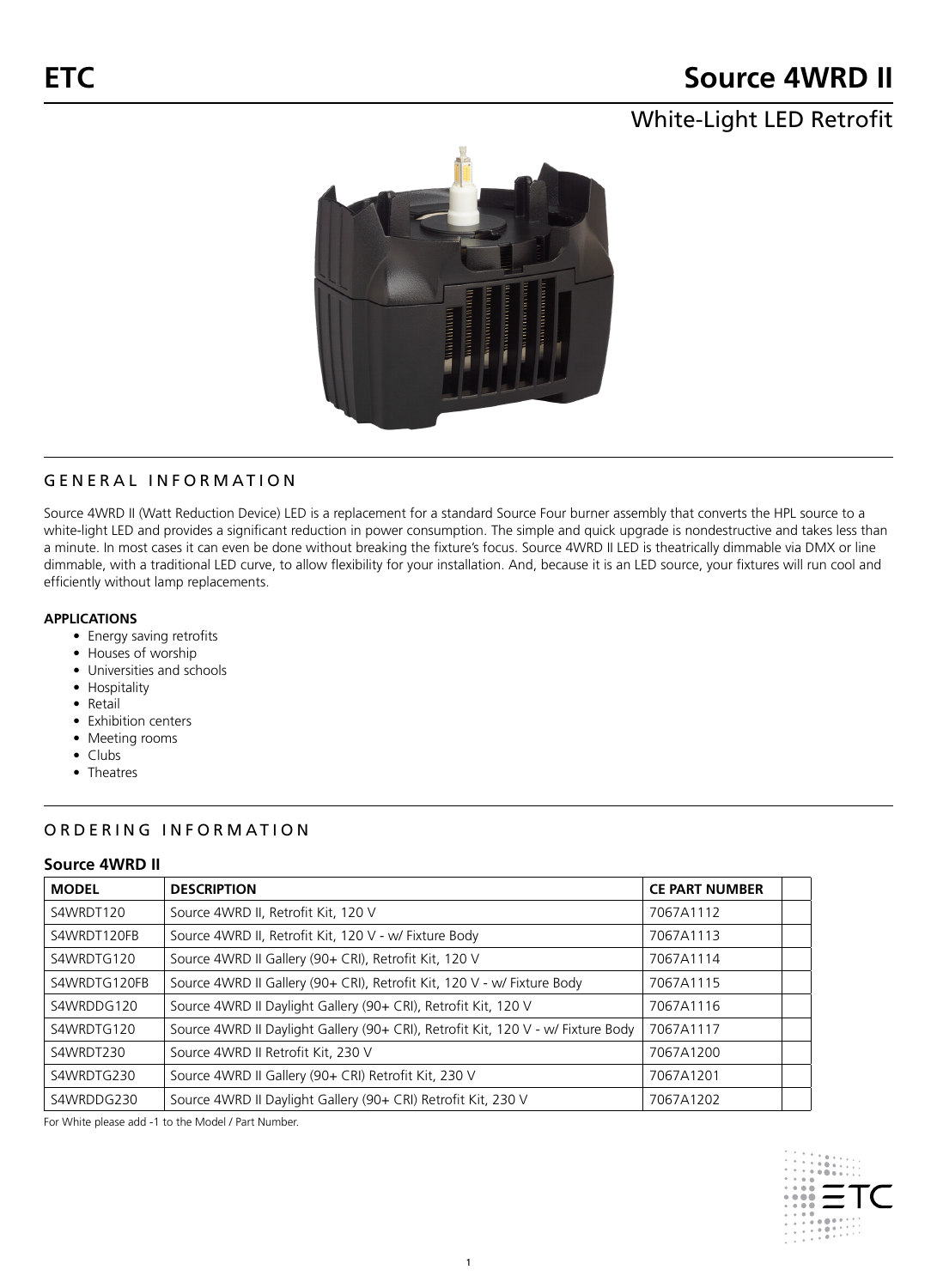## PRODUCT SPECIFICATIONS

#### **Source**

| LED details                                                        | S4WRD II LED                                           |
|--------------------------------------------------------------------|--------------------------------------------------------|
| Max lumens<br>(3200 K / 3200 K Gallery /<br>Daylight Gallery)      | 11,430 / 9,716 / 10,333                                |
| Lumens per watt<br>(3200 K / 3200 K Gallery /<br>Daylight Gallery) | 120 V: 76.2 / 64.8 / 68.9<br>230 V: 65.3 / 55.5 / 59.0 |
| L70 rating (hours to<br>70% output)                                | >45,000 hours (LM84 test pending)                      |

#### **Color**

| Colors used                | Warm or Cool White                   |  |  |
|----------------------------|--------------------------------------|--|--|
| Color temperature<br>range | 3200 K 80 or 90+ CRI, 5900 K 90+ CRI |  |  |
| Calibrated array           | N/A                                  |  |  |
| Red shift                  | No                                   |  |  |

## **Optical**

| Field angle range                   | Swappable lens tubes between 5-90<br>degrees |  |  |
|-------------------------------------|----------------------------------------------|--|--|
| Gate size                           | 79 mm                                        |  |  |
| Aperture size                       | Lens dependent                               |  |  |
| Pattern projection                  | Yes                                          |  |  |
| Pattern size                        | A or B (see manual)                          |  |  |
| Camera flicker control/<br>Hz range | No, not PWM dimmed                           |  |  |

### **Control**

| Input method                  | DMX Control or Line Dimmed                               |  |  |
|-------------------------------|----------------------------------------------------------|--|--|
| Protocols                     | DMX / RDM via RJ45                                       |  |  |
| Modes (Footprint)             | 1 Channel (Intensity) for DMX                            |  |  |
| RDM configuration             | Yes                                                      |  |  |
| UI type                       | 7-segment address display, local level<br>control via UI |  |  |
| Local control                 | Yes                                                      |  |  |
| Onboard presets               | No                                                       |  |  |
| Onboard sequences             | No                                                       |  |  |
| Onboard effects               | No                                                       |  |  |
| Fixture to fixture<br>control | No                                                       |  |  |

## **Electrical**

| Voltage range                 | 114-125 V, 60 Hz (120 V)<br>209-252 V, 50 Hz (230 V)                                                                        |
|-------------------------------|-----------------------------------------------------------------------------------------------------------------------------|
| Input method                  | Hard wired, 1 m cord, Edison plug (120 V)<br>Hard-wired, 1 m cord, bare end (230 V)                                         |
| Inrush                        | 30 A (first half-cycle) at 120 V<br>12 A (first half-cycle) at 230 V                                                        |
| Fixtures per circuit          | 120 V: 14 (20 A switched circuit, R20<br>module or similar)<br>230 V: 6 fixtures per non-dimmed circuit<br>(ER15AFR module) |
| Wattage (Typical/<br>Standby) | 150 W / 1.2 W (120 V)<br>175 W / 3.7 W (230 V)                                                                              |
| Current draw                  | 1.26 A at 120 V<br>0.75 A at 230 V                                                                                          |
| <b>Notes</b>                  | - When using line dimming, see the<br>S4WRD manual for dimmer setup.<br>- When using line dimming, standby<br>power is 0 W. |

### **Thermal**

| Ambient operating<br>temp | 5°-50° C (41°-122° F)      |
|---------------------------|----------------------------|
| Fan (controllable)        | Yes (no)                   |
| Droop compensation        | No                         |
| dB range                  | 28 dBa (average at 1 m)    |
| BTUs/hour                 | 529 (120 V)<br>597 (230 V) |

## **Physical**

| Materials            | Die-cast aluminum                 |  |  |
|----------------------|-----------------------------------|--|--|
| Color options        | Black, white, or custom color     |  |  |
| Mounting options     | Yoke                              |  |  |
| IP rating            | IP-20, indoor only                |  |  |
| Weight               | 3.73 lb (1.69 kg) (Retrofit only) |  |  |
| Included accessories | Source 4WRD mounting post         |  |  |

## **Warranty**

| $1/1+$  | years |
|---------|-------|
| k ATITO | .     |

## **Regulatory and Compliance**

| Approved regulatory<br>standards | UL 1573 (complete luminaire)<br>UL 1598C (retrofit kit)<br>CSA C22.2 No. 166 (complete luminaire)<br>  CSA TIL B79-A (retrofit kit)<br><sup>I</sup> CE Compliant |
|----------------------------------|------------------------------------------------------------------------------------------------------------------------------------------------------------------|
|----------------------------------|------------------------------------------------------------------------------------------------------------------------------------------------------------------|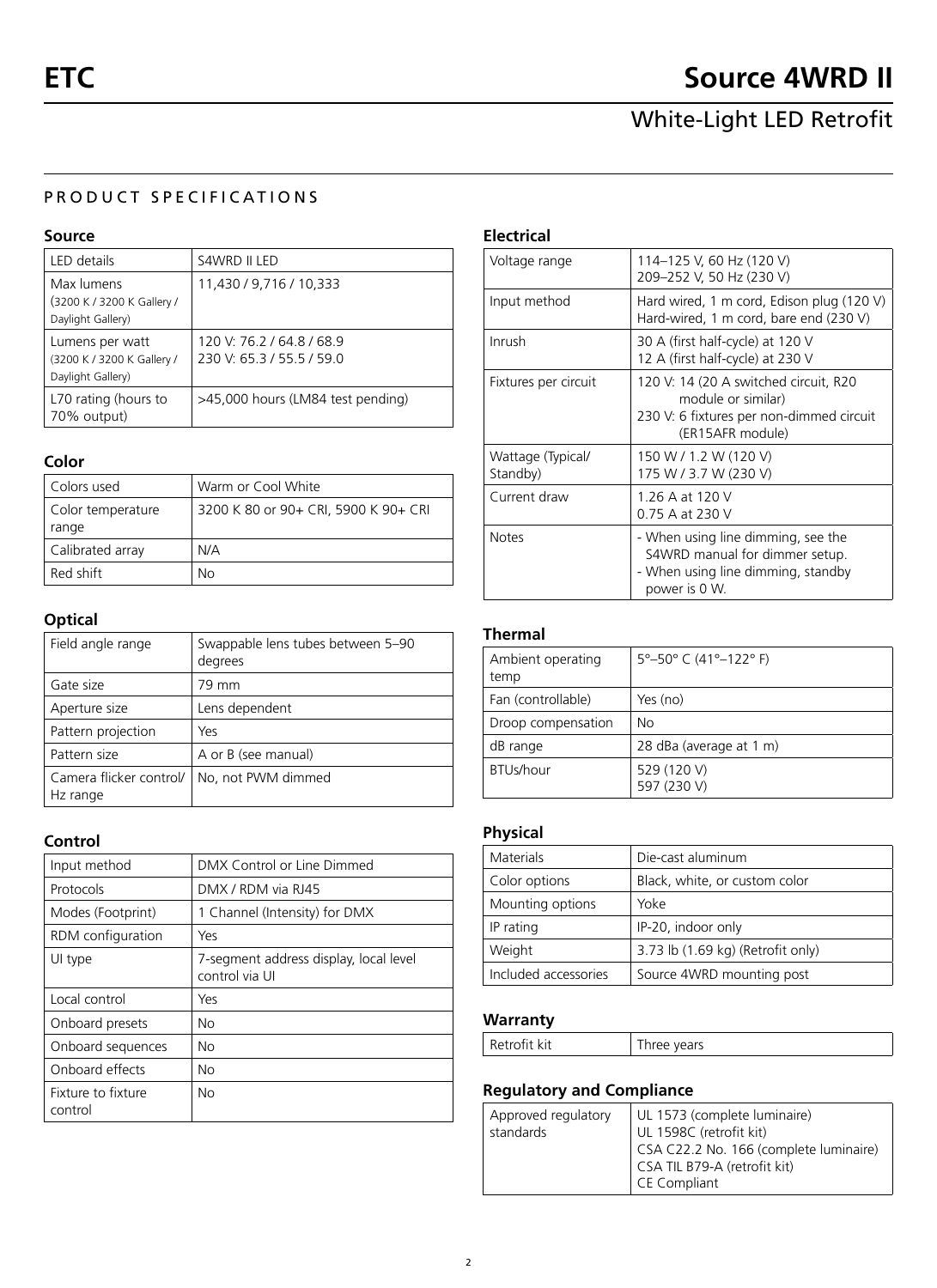## PRODUCT FEATURES



**EASY LED RETROFIT** Designed to turn any full size Source Four incandescent fixture into an LED fixture in seconds.



**MULTIPLE OPTIONS** Available in both 3200 K and 5900 K color temperatures.



**IMPRESSIVE OUTPUT** As bright or brighter than most HPL lamps.

## COLOR METRIC INFORMATION

#### **SOURCE 4WRD II 3200 K TM-30-18 - 80CRI**

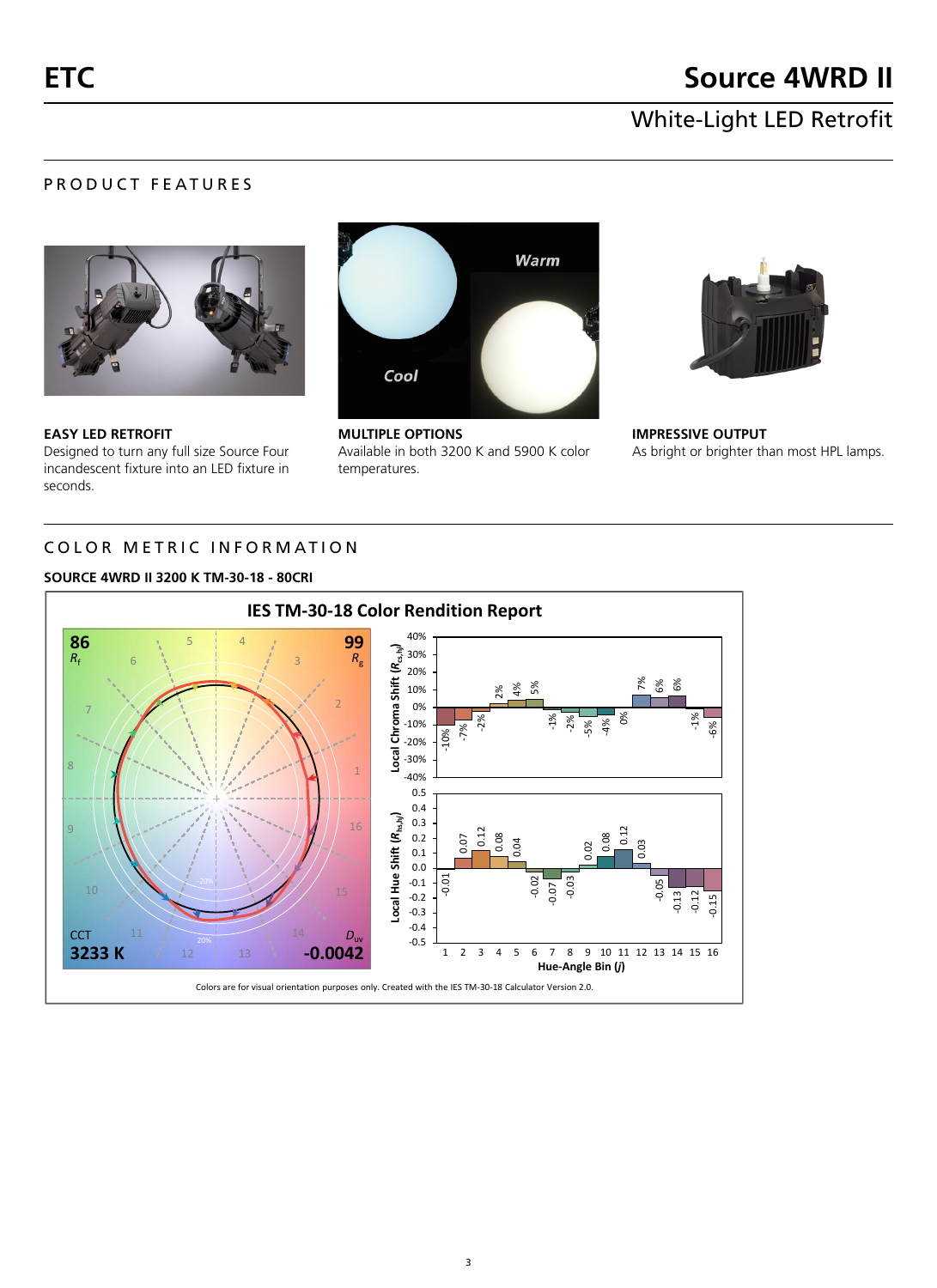### COLOR METRIC INFORMATION

#### **SOURCE 4WRD II GALLERY 3200 K 90CRI**



#### **SOURCE 4WRD II DAYLIGHT GALLERY 5900 K 90CRI**



#### **Additional Color Metrics**

|                | STANDARD   GALLERY |         | <b>DAYLIGHT GALLERY</b> |
|----------------|--------------------|---------|-------------------------|
| CRI $R_5(R_0)$ | 81 (9)             | 92 (59) | 93 (73)                 |
| TI CI          | 66                 | 92      | 95                      |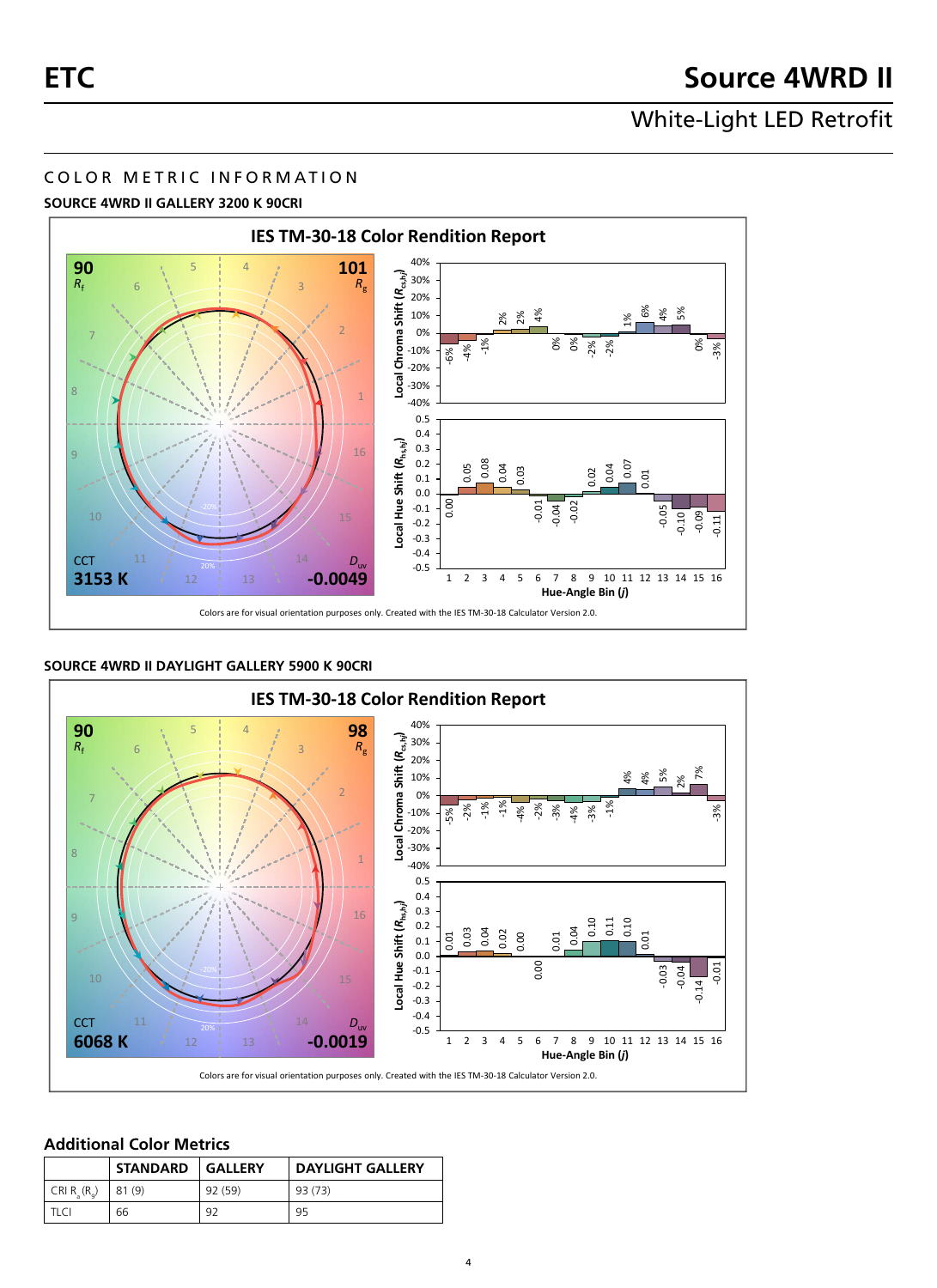## PHOTOMETY INFORMATION

For full Source 4WRD II photometry data, please view the Source 4WRD II Photometry Guide at [etcconnect.com](http://www.etcconnect.com/Products/Lighting-Fixtures/S4WRD/Documentation.aspx).

| <b>DEGREE</b> | <b>S4WRD II</b> | <b>S4WRD II LED</b> | <b>S4WRD II LED</b>     | <b>HPL</b>    | <b>HPL</b>    | <b>HPL 400 HR</b> | <b>HPL 300 HR</b> |
|---------------|-----------------|---------------------|-------------------------|---------------|---------------|-------------------|-------------------|
|               | <b>LED</b>      | <b>GALLERY</b>      | <b>DAYLIGHT GALLERY</b> | 575 W / 120 V | 750 W / 115 V | 575 W / 230 V     | 750 W / 230 V     |
| 5             | 6,977           | 5,930               | 6.307                   | 5,247         | 9,370         | 5,554             | 7,028             |
| 10            | 8,243           | 7,007               | 7.452                   | 6,678         | 11,925        | 4,979             | 8,944             |
| 14            | 8,594           | 7,305               | 7,769                   | 7,196         | 12,850        | 7,839             | 9,638             |
| 19            | 7,763           | 6,599               | 7,018                   | 6,261         | 11,180        | 6,820             | 8,385             |
| 19 EDLT       | 9,077           | 7,715               | 7,497                   | 7,287         | 13,012        | 7,937             | 9,759             |
| 26            | 8,941           | 7,600               | 8,083                   | 7,666         | 13,690        | 8,351             | 10,268            |
| 26 EDLT       | 11,430          | 9,716               | 10,333                  | 8,631         | 15,412        | 9,401             | 11,559            |
| 36            | 10,644          | 9,047               | 9,622                   | 7,974         | 14,240        | 8,686             | 10,680            |
| 36 EDLT       | 10,793          | 9,174               | 9,757                   | 7,992         | 14,271        | 8,705             | 10,703            |
| 50            | 10,281          | 8,739               | 9,294                   | 7,829         | 13,980        | 8,528             | 10,485            |
| 50 EDLT       | 10,199          | 8,669               | 9,220                   | 8,085         | 14,437        | 8,807             | 10,828            |
| 70            | 11,929          | 10,140              | 10,784                  | 9,033         | 16,130        | 9,839             | 12,098            |
| 90            | 11,953          | 10,160              | 10,806                  | 7,395         | 13,205        | 8,055             | 9,904             |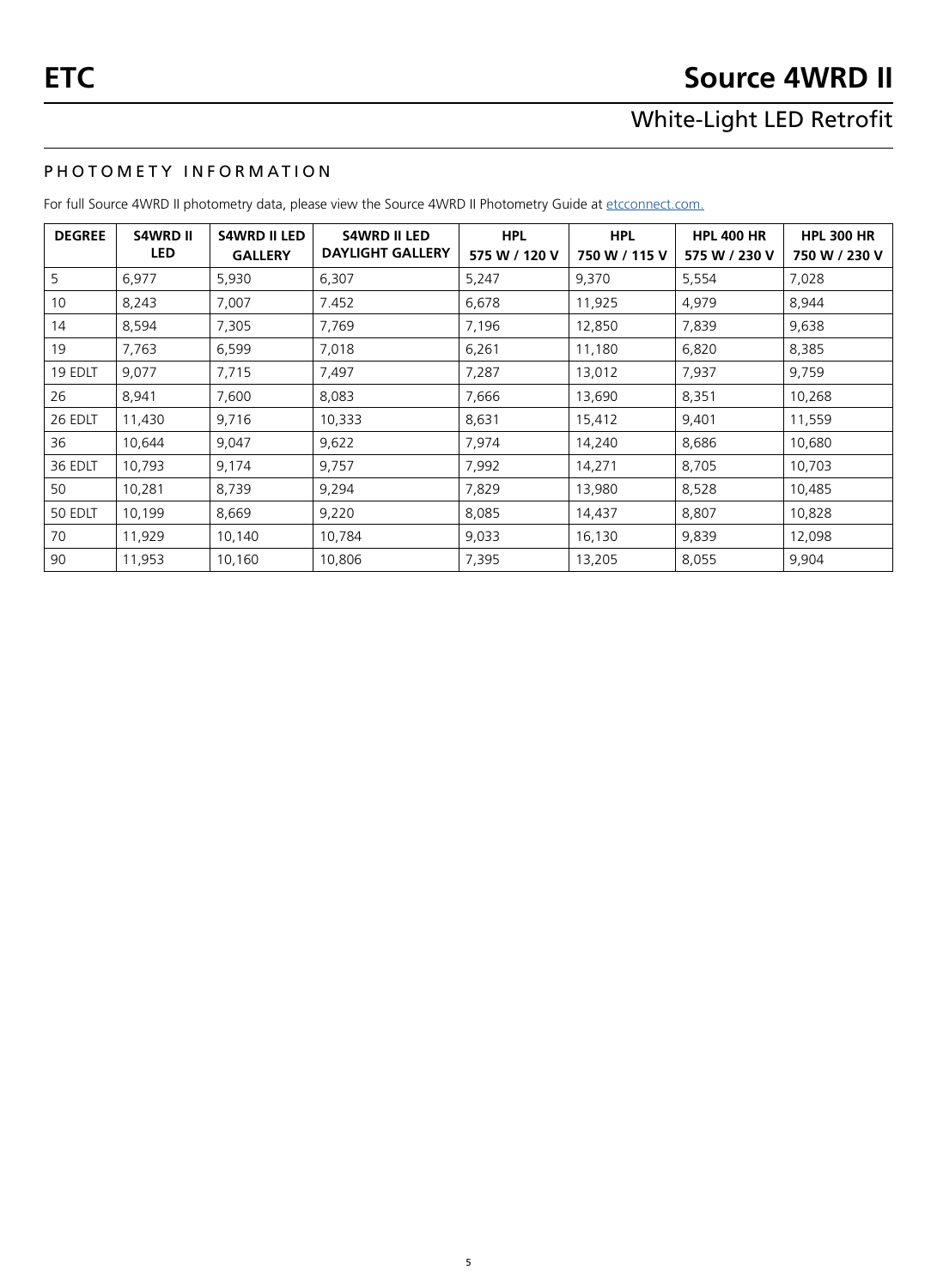#### ORDERING INFORMATION

Continued from front page... **Source Four Accessories**

## **MODEL DESCRIPTION CE PART NUMBERS** 400PH-A Pattern holder (A size) 2060A1013 400PH-B Pattern holder (B size) 2060A1014 400PH-G Glass pattern holder 7060A1019 400SC Safety cable 30 Safety cable 30 Services 2010 1060A1022 400RS Drop-in iris 7060A1012 400CF Colorframe (160 mm / 6.25 in) 7060A3043 400DN Donut (160 mm / 6.25 in) 7060A1015 400TH Top hat PSF1021 400HH Half hat PSF10216 407CF  $\vert$  7.5 in Square color frame (required for 14°, 70°, 90° and 407GE)  $\vert$  7061A3007 400FB Source Four fixture body, single clutch 7060A1099 S4WRDACCKIT | Data Accessory Kit, Includes W6538, W6539 & N4086 | 7067K1001  $W6538$  RJ45 to Female 5-pin XLR adapter W6538  $W6539$  RJ45 to Male 5-pin XLR adapter New York 2011 NV6539 N4086 RJ45 DMX Terminator N4086

Note: For colors other than black or white, please call ETC.

### **Lens Tubes**

| <b>MODEL</b> | <b>DESCRIPTION</b>                            | <b>CE PART NUMBERS</b> |
|--------------|-----------------------------------------------|------------------------|
| 490LT        | 90° Lens tube with lens installed, Black      | 7060A2052-K            |
| 470LT        | 70° Lens tube with lens installed, Black      | 7060A2051-K            |
| 450LT        | 50° Lens tube with lens installed, Black      | 7060A2205-K            |
| 436LT        | 36° Lens tube with lens installed, Black      | 7060A2204-K            |
| 426LT        | 26° Lens tube with lens installed, Black      | 7060A2203-K            |
| 419LT        | 19° Lens tube with lens installed, Black      | 7060A2202-K            |
| 414LT        | 14° Lens tube with lens installed, Black      | 7060A2050-K            |
| 410LT        | 10° Lens tube with lens installed, Black      | 7060A2001-K            |
| 405LT        | 5° Lens tube with lens installed, Black       | 7060A2000-K            |
| 450EDLT      | 50° EDLT Lens tube with lens installed, Black | 7060A2049              |
| 436EDLT      | 36° EDLT Lens tube with lens installed, Black | 7060A2048              |
| 426EDLT      | 26° EDLT Lens tube with lens installed, Black | 7060A2047              |
| 419EDLT      | 19° EDLT Lens tube with lens installed, Black | 7060A2046              |